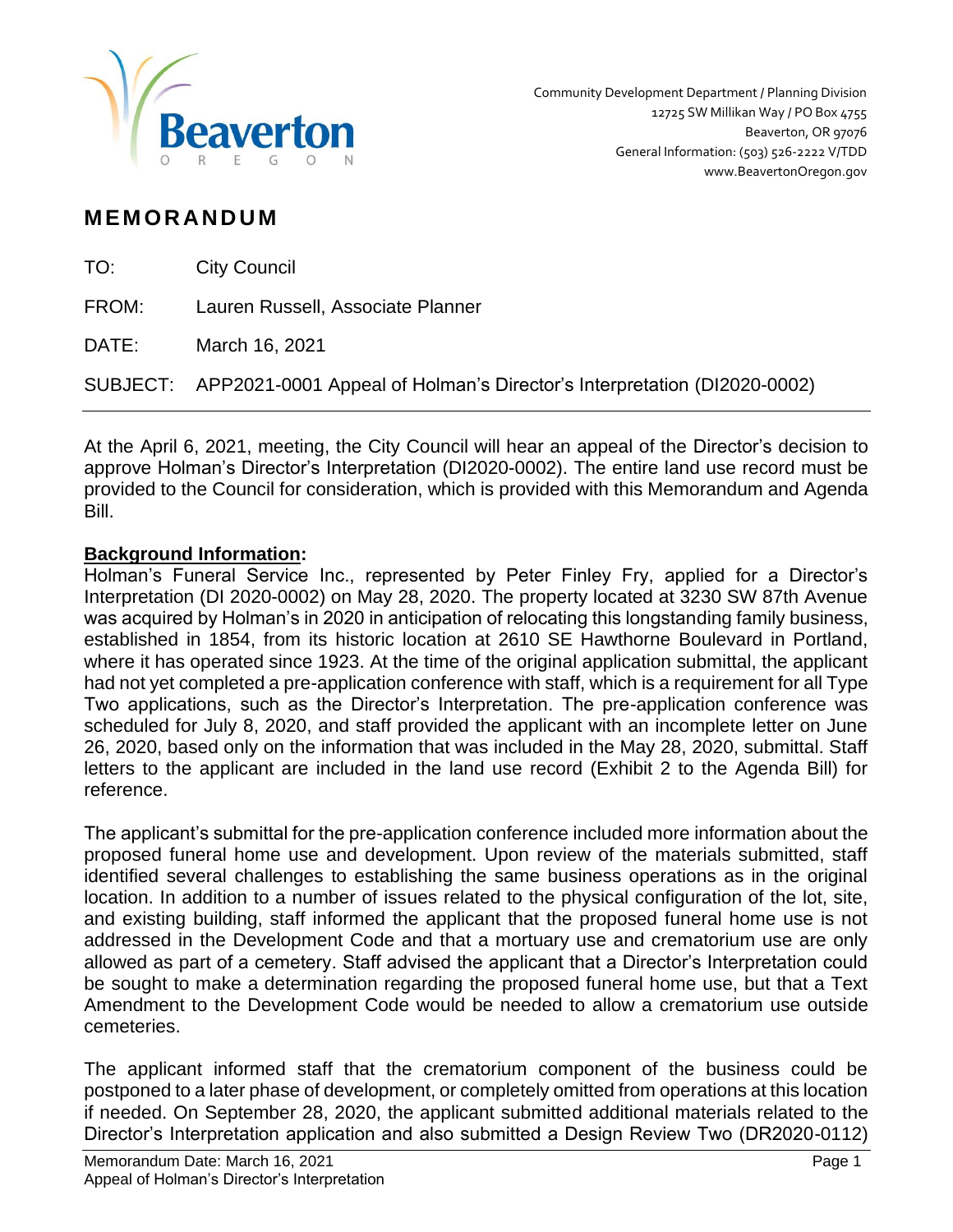application for physically locating the proposed funeral home use at the subject site. Staff provided the applicant with a second incomplete letter on October 29, 2020. In response to the second letter, the applicant requested that each application be processed separately rather than concurrently, so that the Design Review Two application could remain incomplete and on hold pending the outcome of the Director's Interpretation application. On March 11, 2021, the applicant withdrew the Design Review Two application.

The applicant submitted additional materials related to the Director's Interpretation application on November 14, 2020, and requested that the application be deemed complete. Staff provided the applicant with a completeness letter on November 20, 2020, and the applicant submitted a final revised version of their written statement on December 11, 2020. This final revised version no longer referenced on-site cremation. The Director used this version when considering the funeral home proposal.

Following consideration of the materials submitted by the applicant, the City issued its Director's Interpretation decision on February 2, 2021. The appeal period ended on February 16, 2021. A timely appeal of the Director's Interpretation was filed by Susan Corbett on February 16, 2021. Staff reviewed and accepted the appeal as valid under the provisions of Section 50.65 of the Beaverton Development Code.

Staff anticipates that additional materials will be filed by the appellant, the applicant, or members of the public. Staff will provide additional memoranda to the Council as necessary to respond to additional materials.

# **Section 50.65.3 Appeal of a Type 2 Decision:**

*Within seven (7) calendar days after an appeal has been filed, the Director shall determine whether an appeal contains at least the following information:*

### *A. The case file number designated by the City.*

#### FINDING:

The appellant identified the Director's Interpretation (DI2020-0002) application on the appeal form received by the City on February 16, 2021.

### **Therefore, staff finds that appeal contains the required information.**

### *B. The name and signature of each appellant.*

FINDING:

The appellant signed the appeal form.

### **Therefore, staff finds that appeal contains the required information.**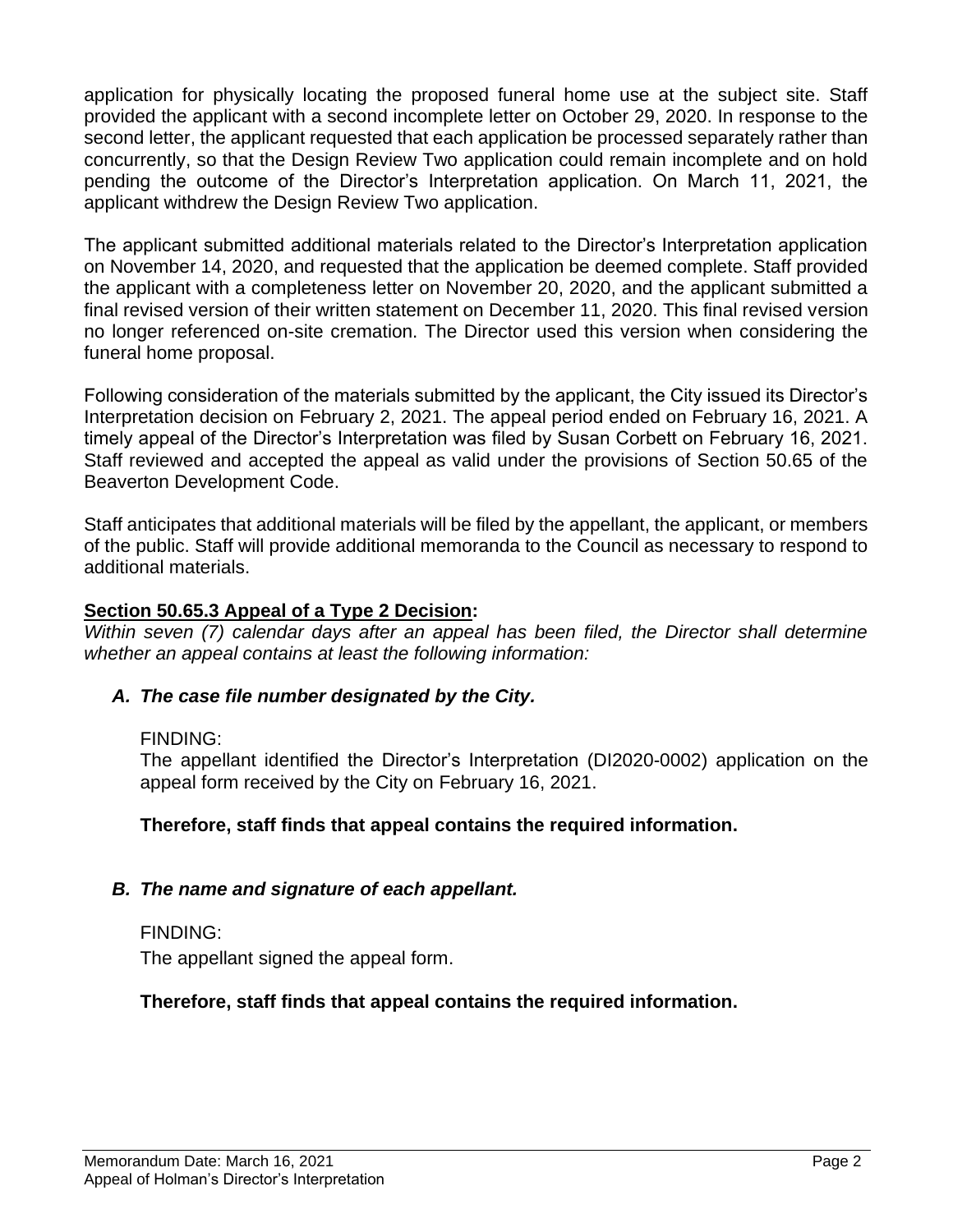#### *C. Reference to the written evidence provided to the decision making authority by the appellant that is contrary to the decision.*

### FINDING:

The appellant provided written evidence in an email (Exhibit 2.1 of the Notice of Decision), which the City received on December 23, 2020, prior to the 5:00 PM deadline for public comment.

**Therefore, staff finds that appeal contains the required information.** 

**D.** *If multiple people sign and file a single appeal, the appeal shall include verifiable evidence that each appellant provided written testimony to the decision making authority and that the decision being appealed was contrary to such testimony. The appeal shall designate one person as the contact representative for all preappeal hearing contact with the City. All contact with the City regarding the appeal, including notice, shall be through this contact representative.*

FINDING:

Only one party, Susan Corbett, filed the appeal.

**Therefore, staff finds that this criterion is not applicable.** 

#### *E. The specific approval criteria, condition, or both being appealed, the reasons why a finding, condition, or both is in error as a matter of fact, law, or both, and the evidence relied on to allege the error.*

#### FINDING:

The appellant outlined the alleged errors in their appeal letter (Exhibit APP 1.1) received by the City on February 16, 2021. Responses to these allegations of error are provided below. Staff finds that the appellant provided specific approval criteria being appealed, the reasons why they assert that the findings are in error, and the evidence they relied on to allege the errors.

**Therefore, staff finds that appeal contains the required information.** 

### *F. The appeal fee, as established by resolution of the City Council.*

#### FINDING:

The appellant submitted the required fee of \$258.75 for an appeal. The appeal fee was set by the City Council as part of the Planning Division fee schedule.

### **Therefore, staff finds that appeal contains the required information.**

### **Summary of Appellant's Assertions:**

The appellant made one assertion in their appeal submittal (Exhibit APP 1.1). In the findings below, staff only responds to the appellant's assertion of errors and does not provide a full re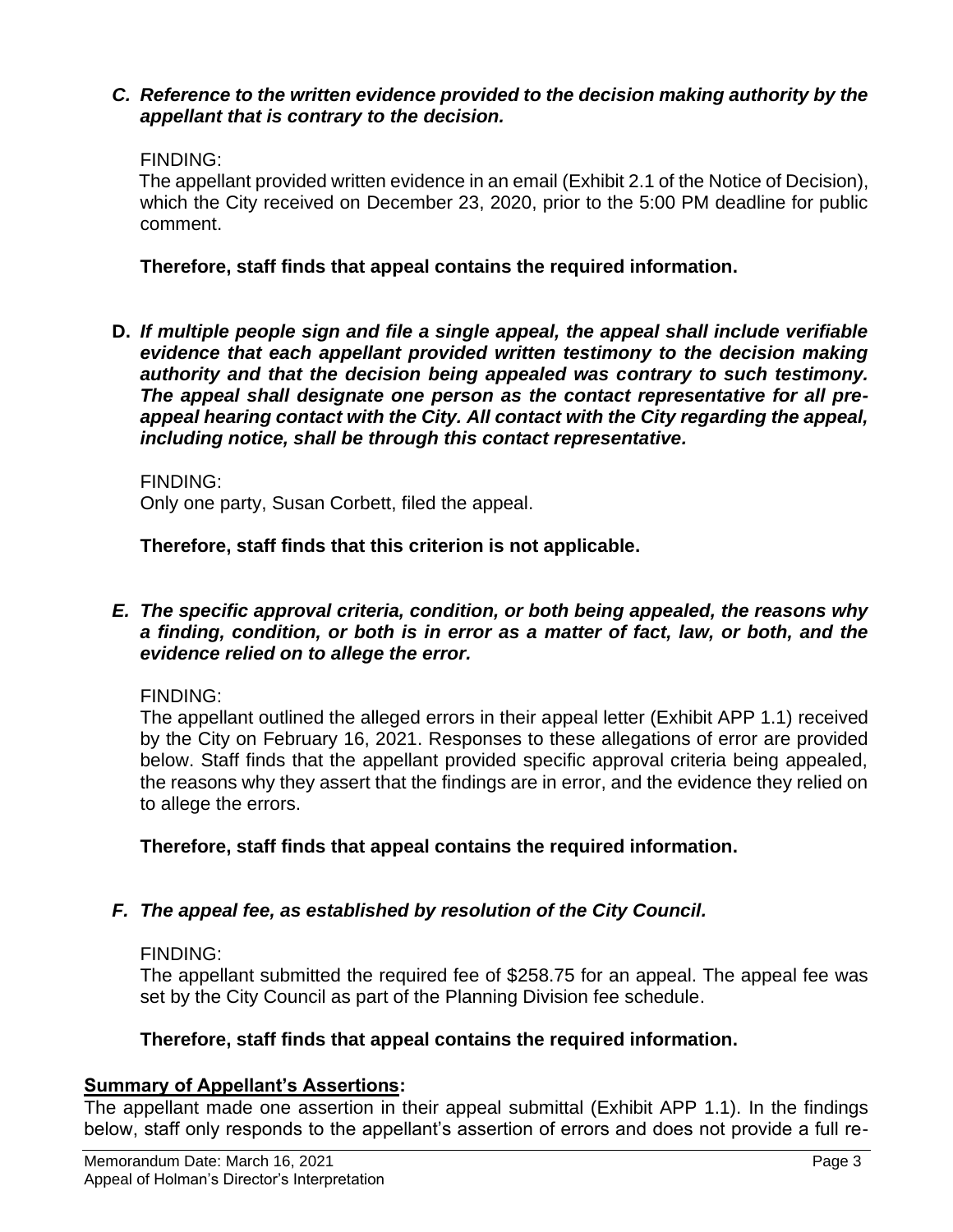analysis of the original Director's Interpretation (DI2020-0002). Staff incorporates the findings of DI2020-0002 in their entirety and provides references to where analysis of these topics is found within the Notice of Decision.

### *Assertion 1: The Director erred in concluding that the interpretation is consistent with the City's Comprehensive Plan and other provisions within the Development Code. (BDC Section 40.25.15.1.C.3)*

The appellant asserts that the interpretation is not consistent with Comprehensive Plan Goal 3.7.4 Neighborhood Center: provide opportunities for small-scale commercial development that serves adjacent neighborhoods. Policy 3.7.4.a limits the scale and type of non-residential uses to ensure compatibility with surrounding neighborhoods. Policy 3.7.4.c states that development standards and/or conditional use review should be used to address potential issues related to compatibility of neighborhood commercial uses with adjacent housing, including noise, access, and parking. On pages DI-2 and DI-3 of the Notice of Decision, the Director found that the proposed funeral home business will provide professional services to the general public. All business activities will occur inside the building. Because no religious services or gatherings occur on-site, there will be no funeral processions from the proposed funeral home to cemeteries or other places of internment, which will limit potential noise and traffic impacts on adjacent housing. No on-site crematorium is proposed as part of the funeral home which will limit potential noise, odor, and vibration impacts on surrounding properties.

The appellant claims that not all business activities will occur inside the building because the business includes the transportation of bodies, which will generate noise because transportation occurs outdoors. The applicant's proposal states that deliveries and loading activities would occur within a garage. Even if these activities would not occur in a garage, staff finds that it is common for "Service Business / Professional Services" uses to have deliveries and loading activities external to the building while all other activities occur inside the building. Therefore, the interpretation that the proposed funeral home use is a "Service Business / Professional Services" use is consistent with Comprehensive Plan Goal 3.7.4 Neighborhood Center.

The appellant also asserts that the interpretation is not consistent with Development Code Section 10.20. On page DI-4, the Director found that Section 10.20.6 states that where it is unclear whether or in what manner sections of this Code apply to a given situation, or if the terms or sections are ambiguous or vague, terms defined in Chapter 90 (Definitions) shall have specifically stated meanings unless the context clearly requires otherwise and terms not defined in Chapter 90 (Definitions) shall have the meaning set forth in Webster's 1993 Third New International Dictionary. Chapter 90 of the Development Code defines "cemetery" as a place in which the deceased are entombed. A cemetery may include crematoria and mortuaries within its boundary. This use includes, but is not limited to, cemeteries, mausoleums, columbaria, or other similar uses. The proposed funeral home use is not a cemetery because it will not be a place in which the deceased are entombed; rather, the disposition of a body and final internment will occur off-site. The other terms included in the Development Code's cemetery definition are not defined in Chapter 90. Webster's 1993 Third New International Dictionary defines "crematorium" as a furnace for cremating the bodies of the dead or a building containing such a furnace. The proposed funeral home use is not a crematorium because it will not include a structure, called a retort, in which the bodies of the dead are cremated.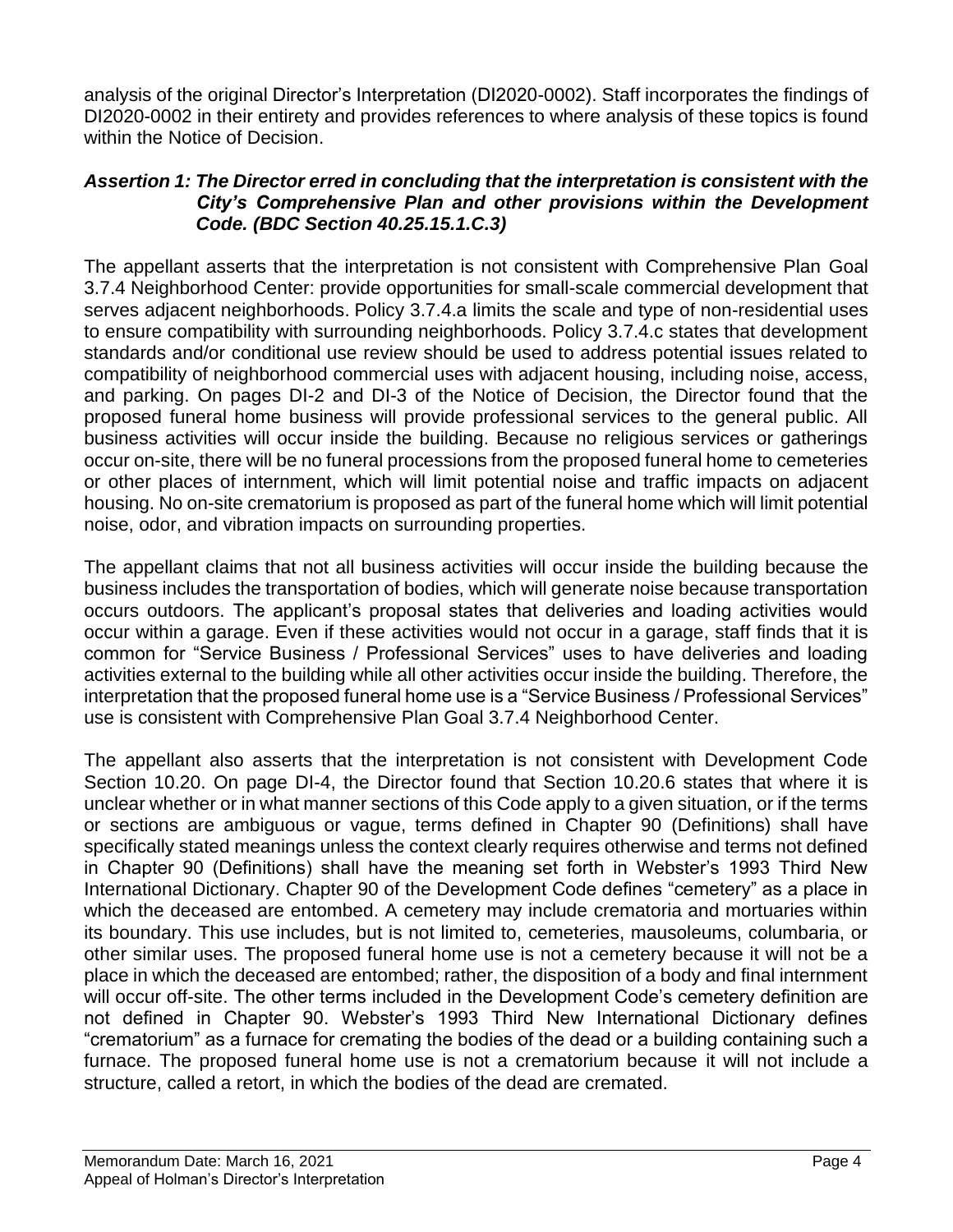The appellant claims that the proposed funeral home use should be considered a crematorium because cremations could occur on-site for two reasons. First, the applicant's original submittal materials included an on-site cremation unit as part of the proposal; however, the applicant modified the proposal to no longer provide on-site cremation and this was the version of the proposal reviewed by staff when the application was deemed complete. It is common for proposals to change while land use applications are still being reviewed for completeness. In the pre-application conference summary notes, which is referred to as the July 9, 2020, staff report in the appellant's submittal and can be found in Exhibit 3.1 to the Notice of Decision, staff informed the applicant that it was unlikely that the Director could make findings that a crematorium use is a permitted accessory use to a "Service Business / Professional Services" use and therefore on-site cremation is a prohibited use. In response, the applicant revised the proposal to no longer have on-site cremation.

The second reason that the appellant clams that cremations could occur on-site is because there is a process known commercially as Aqua Cremation that does not require a retort. Staff finds that this Alkaline Hydrolysis process, while called Aqua Cremation, does not meet the definition of "crematorium" as defined in Webster's 1993 Third New International Dictionary, which is how terms not defined in Development Code Chapter 90 shall be assigned meaning. Even so, the applicant did not state that Alkaline Hydrolysis was one of the on-site business activities that would occur as part of the proposed funeral home use. Therefore, the interpretation that the proposed funeral home use is a "Service Business / Professional Services" use is consistent with Development Code Section 10.20.

**For these reasons, staff finds that the Director did not err in fact or law in in concluding that the interpretation is consistent with the City's Comprehensive Plan and other provisions within the Development Code.**

### **RECOMMENDATION:**

Staff recommends that the City Council **affirm the Director's decision to approve Holman's Director's Interpretation (DI2020-0002)**, with the conditions of approval stated in Notice of Decision, dated February 2, 2021, **thereby denying the appeal (APP2021-0001)**.